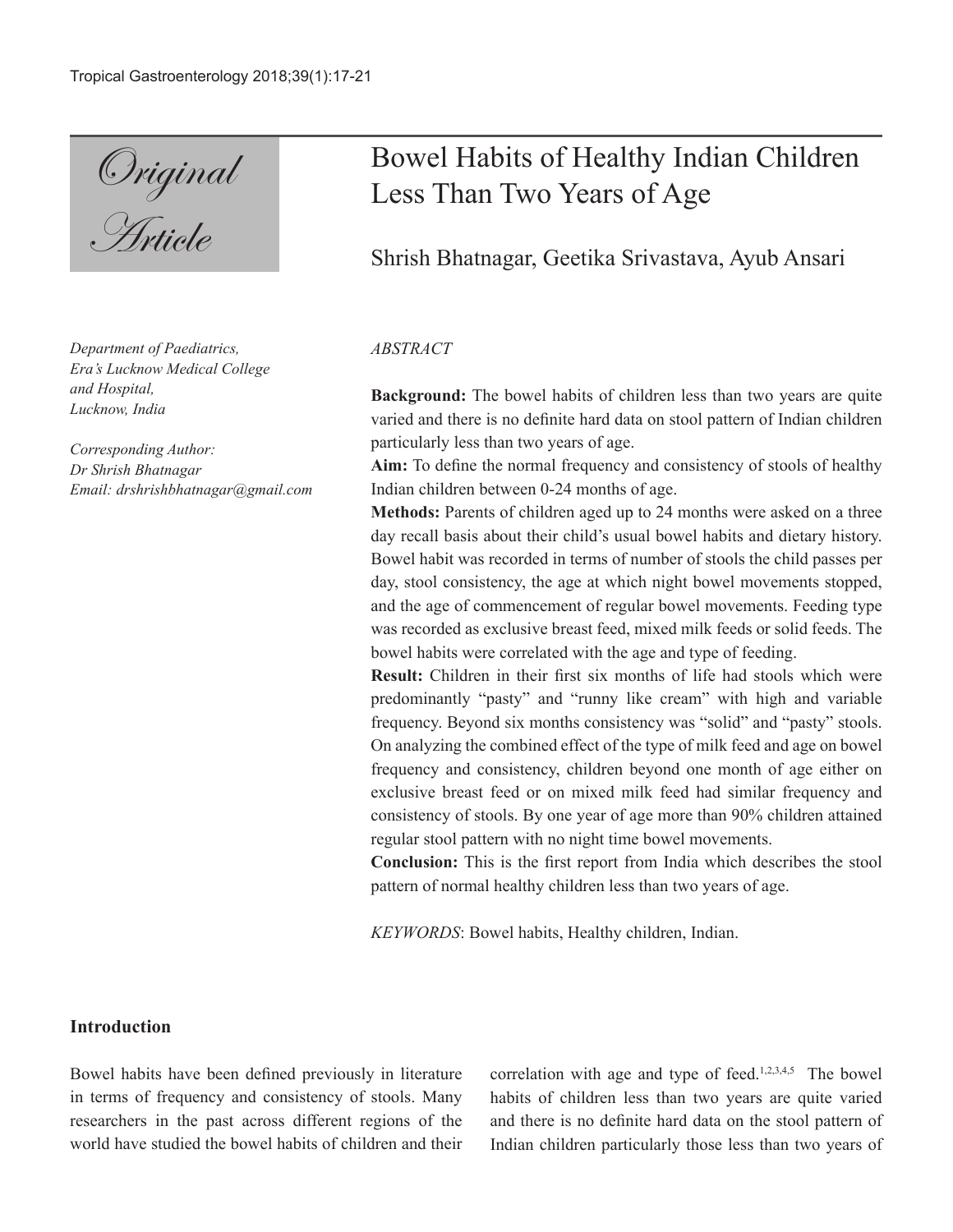age. Parents are unaware of what the normal frequency of stool per day and consistency of stool should be and when either of them should be called as abnormal. Thus the aim of our cross sectional study was to define the bowel habits of healthy Indian children between 0-24 months of age.

#### **Methods**

1196 children aged up to 24 months were recruited from the postnatal wards and well baby clinics of our tertiary care hospital from April 2011 to December 2014. Children were recruited into the following predefined age groups of: 0-14 days, 15-28 days, 1-3 months, 4-6 months, 7 -12 months and 13-24 months.

The following children were excluded from the study group

- 1. Those suffering from fever, dysentery or any concurrent illness during the time of the study.
- 2. Children who have had any gastrointestinal illness or any severe illness requiring medication in the last one month.
- 3. Those with past history of significant chronic medical illness or those who have undergone any surgery.
- 4. Children who were born preterm i.e. <37 completed weeks of gestation.
- 5. Those having weight and height less than the third percentile for the corresponding age.

Informed consent was obtained from the parents. After recording the socio demographic data and anthropometry of the children, parents were asked on a three day recall basis about their child's usual bowel habits and dietary history. Based on consistency, the stools were divided into 1) solid, 2) pasty/soft like peanut paste, 3) runny like cream and 4) liquid like water. The type of diet was divided into three types a) exclusive breast feed b) mixed milk Feeds: breast feed and top milk feed c) solid: children who were started on complementary feed. Before taking the opinion of parents, they were verbally given the details of each stool consistency item to avoid any misinterpretation. They were also asked about the age at which night bowel movements stopped, and the age of regular bowel movements. The interpretation of regular bowel movements was that bowel movements were nearly at the same time of the day and mothers could predict the timing of bowel passage. The research protocol was approved by our institutional ethics committee and a

written informed consent was taken from parents of each enrolled child.

#### **Result**

A total of 1196 children were studied, out of which 580 (48.5%) were males. Number of children recruited in each age group were 198(0-14 days), 200 (15-28 days), 208 (1-3 months), 200(4-6 months), 200(7 -12 months) and 192(13-24 months). A majority of the parents were from urban setups and had free access to the toilet. The primary caregiver was the mother to 80% of children; 95% children were born in a health care setup and had received paediatric care at birth.

## **Dietary History**

The dietary history revealed that mixed milk (breast milk + top milk) type of feeding was the predominant method of feeding in children less than six months of age while solid feeding was the predominant type beyond that age **(Table 1)**.

#### **Bowel Frequency with age**

The mean frequency of stool in each group is given in **Figure 1**. The mean frequency was high and variable in the first six months of life and subsequently became constant after six months of age. Only 17% of children less than one month passed fewer than 2 stools per day. Interestingly, there were nearly 15 to 34 % of children beyond one month and less than one year of age who did not pass stools daily.

|         |  | Table 1: Feeding pattern of children less than 2 years |  |  |
|---------|--|--------------------------------------------------------|--|--|
| of age. |  |                                                        |  |  |

|                  | <b>Feeding type</b> |              |              |  |  |
|------------------|---------------------|--------------|--------------|--|--|
| <b>Age Group</b> | <b>Exclusive</b>    | <b>Mixed</b> | <b>Solid</b> |  |  |
| $0 - 14$         | 184                 | 14           |              |  |  |
| $15 - 28$        | 88                  | 112          |              |  |  |
| 1-3 months       | 52                  | 156          |              |  |  |
| 4-6 months       | 28                  | 128          | 44           |  |  |
| 7-12 months      | 8                   | 24           | 168          |  |  |
| $>13-24$ months  |                     | 8            | 184          |  |  |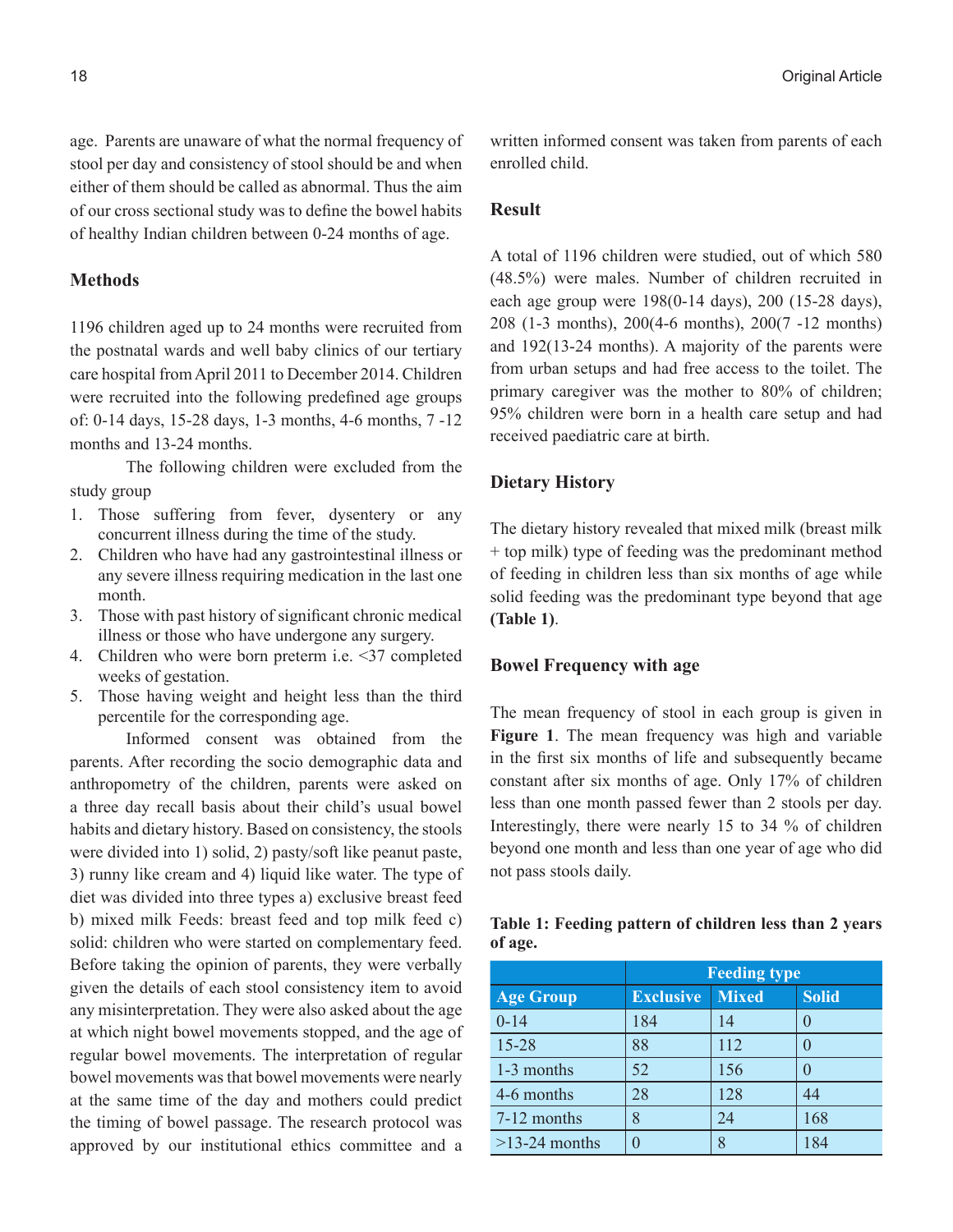#### **Bowel Frequency with various types of diets**

It was seen that children who were on exclusive breast feed had highest frequency and variation of stools per day with a mean of  $5.56 + 3.94$  (range=0-20/day). The mean number of stools of children who were on mixed milk feed was  $4.32 + 3.55$  stools per day (range=0-12/day) and the children who were on solid feeds had mean stool frequency of  $1.64 + 0.9$  stools per day (range=0-4/day).

#### **Bowel Consistency with age**

"Pasty" and "runny like cream" stools were the predominant types till six months of age. Beyond six months of age most children passed "solid" and "pasty" stools.

## **Bowel Consistency with various types of diets**

Children who were exclusively breast fed and on mixed milk feed had "pasty" or "runny like cream" stools while children on solid feeds had predominantly "solid" stools

# **Combined effect of the type of milk feed and age on bowel frequency and consistency**

This was assessed in children up to six months of age. In the initial few days of life( <15days), children on breast feeding had a higher stool frequency but after the first month of life children with mixed milk feed and exclusive breast feed had similar frequency of stools per day.

The consistency of stool was similar in both the types of feed pattern. In the first month of life it was predominantly "runny like cream" and beyond that mainly "pasty" up to six months of life.

# **Regular bowel movements and stopping of night movements**

Half of the children had regular bowel habits by the completed age of six months and almost all (92%) had a regular habit by one year. At an age of six and twelve months only 40% and 5% of children respectively had persistence of night bowel movements **(Figure 2)**.



**Figure 1: Mean frequency of bowel movements in each age group.**



**Figure 2: Pattern of regular bowel movements and stopping of night movements.**

#### **Discussion**

To our knowledge, the bowel habits of healthy Indian children have not been described till now and this study tries to provide an over view of the stool pattern of young children less than two years of age and also correlate it with the type of feeds they consume. Studies in the past from various countries across globe have been published and on comparison with them, we had some interesting observations.1,2,3,4,5

Among children less than six months, most were on a mixed feed pattern. Only 34% were exclusively breastfed which less than the pan-India percentage of 46%.6 This is itself a cause of concern and implies an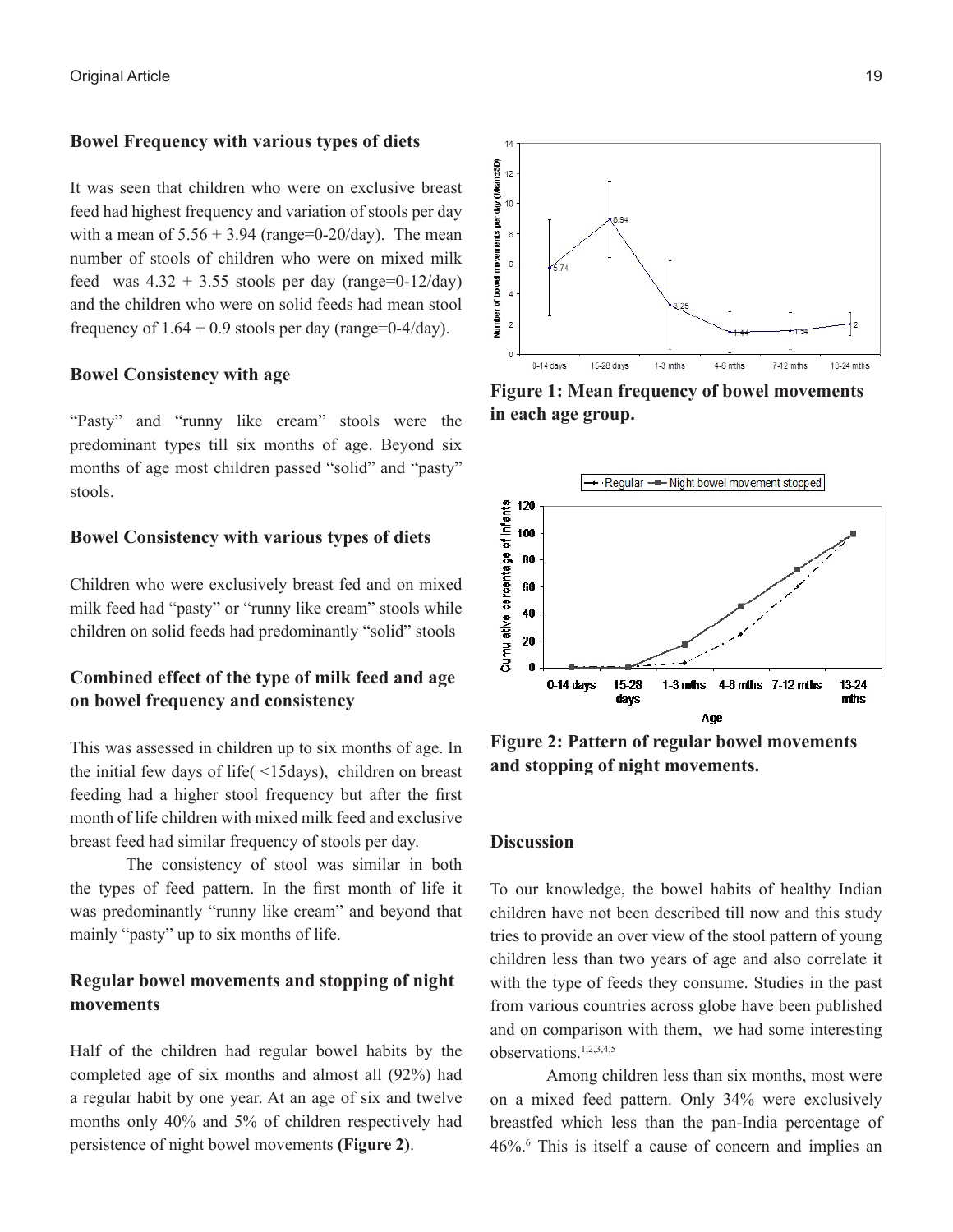urgent need for launching a special program to promote exclusive breast feeding in the study region

Our study has shown that the maximum stool frequency was in the early part of life and as the child grew, the frequency decreased and almost became static by 12 months of age to 1-2 stools per day. Along with age, the type of feed given also did affect the stool frequency of children. Children on exclusive breast feeding had the highest frequency and variation of stools per day-this is an observation shared by similar studies in the past as well.<sup>1,4,5</sup> An interesting observation was that that nearly 15-34% of children between ages of 1-12 months did not pass stools every day. This is a deviation from the Australian data which says that only <5% of children did not pass stools every day.<sup>5</sup> The reason for this deviation could be because of the lower percentage of exclusively breast fed infants in our study group. Human milk oligosaccharides which are prebiotic oligosaccharides have been shown to have positive effects on stool consistency and stool frequency.<sup>1</sup>

The bowel consistency also varies with age. "Pasty" and "runny like cream" stools were the predominant types till six months of age. After that "solid" and "pasty stools" were the predominant stool consistencies. These findings are similar to many studies from the past reflecting the normal physiology of gut development which has not changed over the years.<sup>1,3,5</sup>

 The bowel consistency is also affected by the child's diet. Children who were exclusively breast fed and on mixed milk feed had "pasty" or "runny like cream" stools while children on solid feeds had predominantly "solid" stools. The possible explanations given for this are that the gastric emptying time for breast milk is faster than that for formula milk the difference in intestinal bacterial flora of children on different feeds and levels of circulating peptides which influence the bowel habit are different in infants on different feeds.<sup>7,8,9</sup>

Studies by Stien et al, Jaffe et al and Thompson et al have reported that the intestine of infants continues to develop after birth and bowel movements decrease during sleep. Hence it is believed that bowel movements become regular as the age of children increase. In our set of children, a similar pattern was seen and 92% had regular bowel habits and 95% had stoppage of night

bowel movements by 12 months of age.<sup>10,11,12</sup>

Our study gives an overview of the stool pattern of children less than two years. However, India being an ethnically diverse country with different child rearing practices, a large multicentre pan India will give a better understand of stool pattern of normal children of the same age group.

## **Conclusion**

To conclude, our study tries to define the stool pattern of normal healthy children less than two years of age in terms of stool frequency, consistency and its association with feeds. This study will help all paediatricians to be aware of what normal stool habits are, and this will in turn help in the better management of children and counselling of parents in their day to day practice.

## **References**

- 1. Weaver LT, Ewing G, Taylor LC. The bowel habit of milkfed infants. J Pediatr Gastroenterol Nutr 1988 J; 7:568-71.
- 2. Fontana M, Bianchi C, Cataldo F et al. Bowel frequency in healthy children. Acta Paediatr Scand. 1989; 78:682-4.
- 3. Benjasuwantep B, Ruangdaraganon N. Bowel movements of normal Thai infants. Southeast Asian J Trop Med Public Health. 2009; 40:530-7.
- 4. Osatakul S, Yossuk P, Mo-suwan L. Bowel habits of normal Thai children. J Pediatr Gastroenterol Nutr. 1995; 20:339- 42.
- 5. Tham EBA, Nathan R, Davidson GP, Moore DJ. Bowel habits of healthy Australian children aged 0-2 years. J Paediatr Child Health. 1996; 32:504-7.
- 6. World Health Organization (2010a) Indicators for Assessing Infant and Young Child Feeding Practices: Part 3 Country Profiles. World Health Organization: Geneva, Switzerland.
- 7. Cavell B. Gastric emptying in infants fed human milk or infant formula. Acta Paediatr Scand. 1981; 70:639-41.
- 8. Schmitz J. McNeish AS. Development of structure and function of the gastrointestinal tract: relevance for weaning. In Ballabriga A, Rey J eds, Weaning: Why, What, and When? VeveyIRaven Press, New York. 1987; 1-30.
- 9. Weaver LT, Lucas A. Development of bowel habit in preterm infants. Arch Dis Child. 1993; 68(3 Spec No):317- 20.